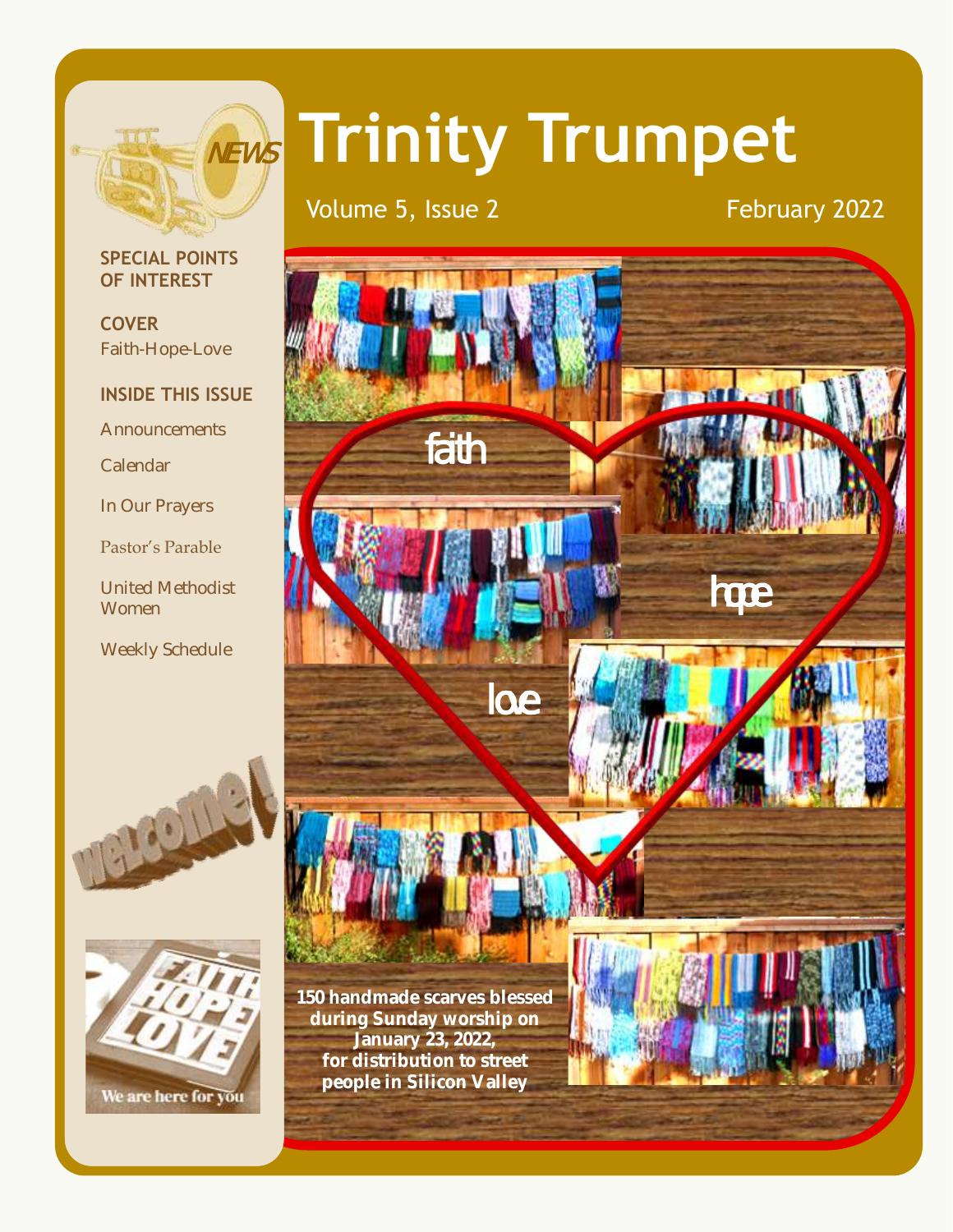# **In Our Prayers**

 $\sim$  $\sim$ 

*The Prayer Fellowship prays for many people. You are welcome to join this small group to pray for spiritual growth and healing through prayer for others. Please contact Jane D. or Pastor Jay to add to the weekly prayer list.* **We continually pray for:** health providers and families dealing with cases of Omicron; healing for those struggling with physical and mental illness; people without hope who live with anxiety and fear for their futures; the millions of people unable to find employment whose benefits are on hold; workers who are not treated fairly; those who are in prison; persons who lack access to clean water, children living in poverty, outdoor citizens, victims of domestic violence, and victims of elder abuse; strength for public safety personnel, first responders, business owners, and essential workers; protection for our AA/PI Asian-American/Pacific Islander neighbors experiencing continuing hate; justice for detained immigrants and families, especially those incarcerated in private ICE prisons, who suffer from inhumane treatment, as they continue waiting for immigration approvals; empowering the church with grace, hope, and healing throughout the world as people experience turmoil, unrest, and oppressive leadership; people who have lost their way and endanger others; answers for families who have lost their homes due to fires, floods, and massive winter storms; open minds and open hearts as we open doors to a new church future; listening to God's will for the global United Methodist Church as plans are made for General Conference; finding ways to believe, trust, and actively share our faith in God that we may be faithful disciples of Jesus Christ for the transformation of the world; leaders throughout the world, those in positions of authority, and all those in local, State, and Federal government positions, that the well being of people is put first; strength for California-Nevada Bishop Minerva Carcaño and for District Superintendent Samuel Hong as he leads the churches of El Camino Real District; guidance for Pastor Jay as he leads the missions of Sunnyvale Trinity and First United Methodist churches. Help us, O God, to help each other so your Church will be a sign of hope, comfort and love to all. Amen.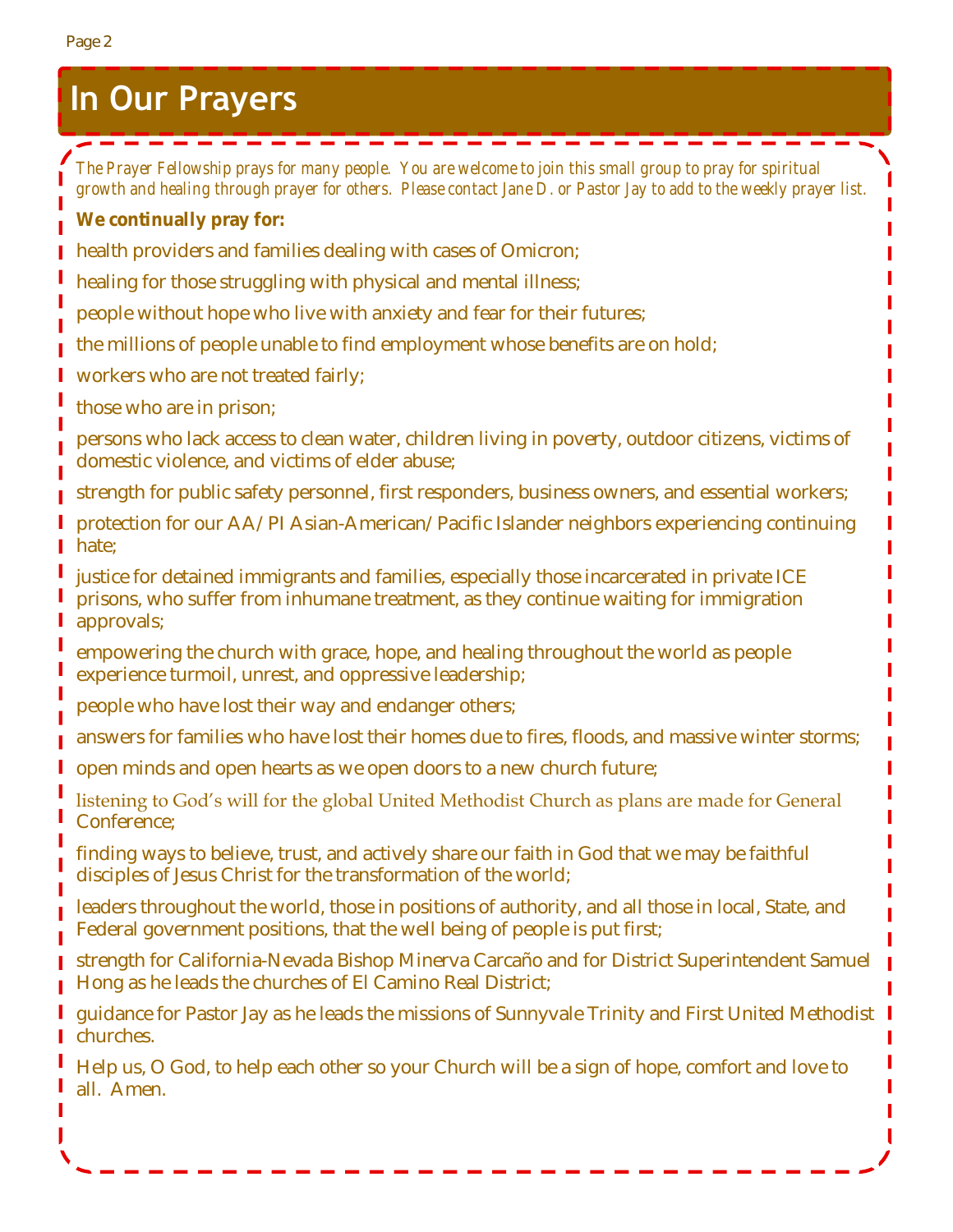# **Pastor's Parable**

Greetings and blessings as we begin the month of February 2022!

I must admit I was a little surprised that we spent the month of January with concerns surrounding a surge of COVID with the Omicron variant. Thank you for being so very adaptable when we decided to pause on refreshments during Fellowship Time for one Sunday to ensure we did not have a COVID spread at Trinity Sunnyvale and First Sunnyvale. As you know, we resumed r e freshments during Fellowship with the understanding that our masks are only briefly off when we were actively eating or drinking.

What a strange time we are in. I know our parents with children in school and their teachers have adapted all through January with the COVID Omicron spread in our communities. Hopefully we are placing the Omicron surge behind us as we get closer to the beginning of Spring.

With the Lenten season fast approaching, I want to give everyone a heads up on our church plans for Lent and Easter. Much of the Lenten, Holy Week and Easter events we will have with our two churches, First Sunnyvale and Trinity Sunnyvale, in combined worship. Specifically, the services for Ash Wednesday, Good Friday, and Easter will be combined services. As we get closer to the services, we will announce the actual service times.

Also, we will have a Lenten sermon series beginning the first Sunday of Lent, March 6. The sermon series will reference the book *Why? Making sense of God's Will* by author Adam Hamilton, Senior Pastor at Church of the Resurrection, Leawood, Kansas. Church of the Resurrection was recently named Most Influential Mainline Church in America. This is a great book that is perfect for the Lenten season!

I think I have felt my "ears burning," which means someone is talking about

me, as this is the week the Bishop and Cabinet have their regular meeting and will be discussing our church merger.

At the beginning of January, I submitted a document to District Superintendent Samuel Hong that outlined our two church's answers to a few questions the Bishop and Cabinet wanted our leadership to discuss and then respond. DS Hong let me know the document looked great and that he looks forward to sharing it with the Bishop and Cabinet. Stay tuned as I will share the merger's next steps as soon as I hear back from the Bishop and Cabinet meeting. God is good!

I so look forward to February 2022 in ministry together! Stay safe and well.

Blessings,



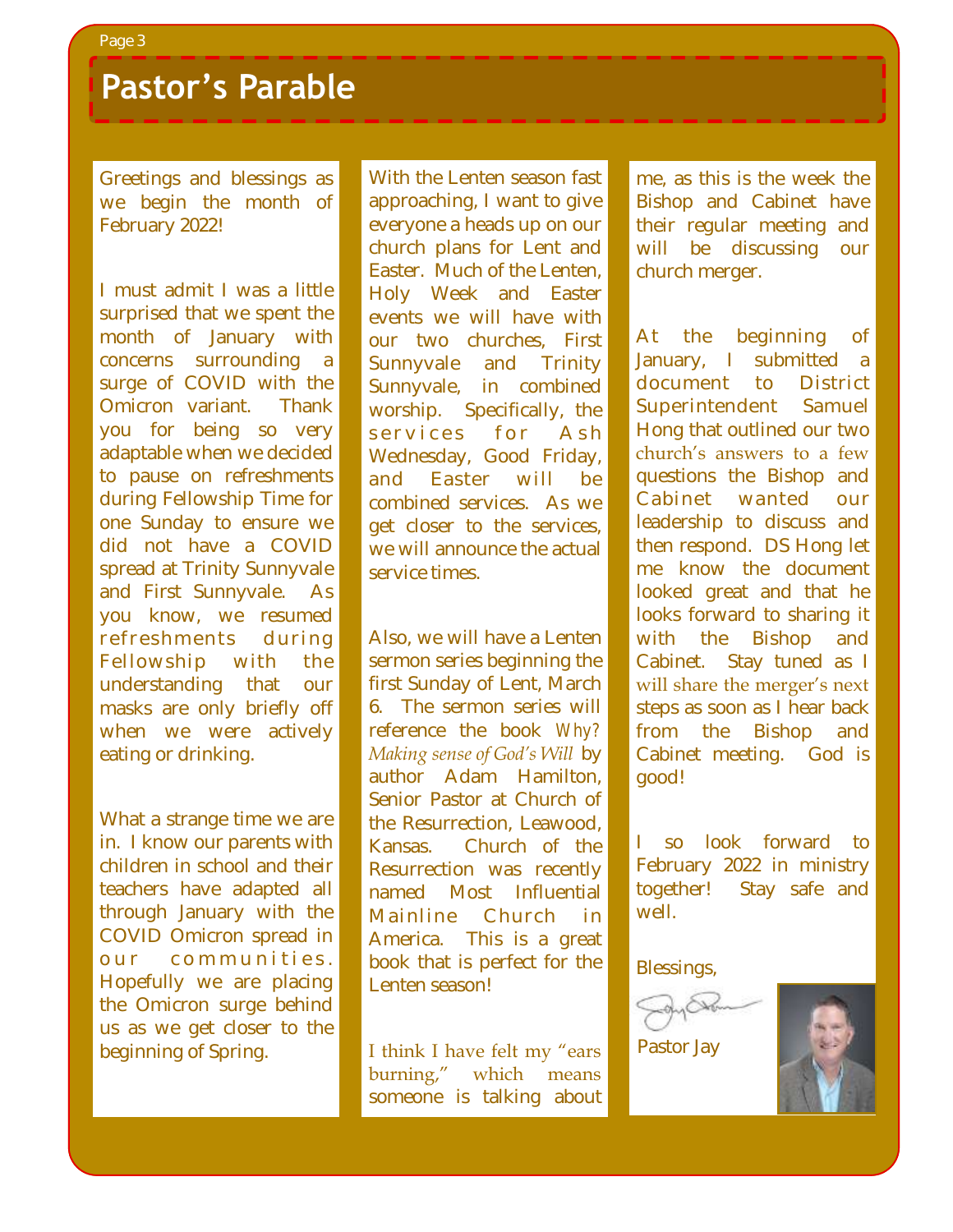# **ANNOUNCING TRINITY ACTIVITIES**

**WORSHIP AT SUNNYVALE TRINITY UMC.** Worship is held every Sunday morning at 9:15. We welcome in-person and Zoom worshipers in a hybrid environment. A weekly email is sent on Friday by Pastor Jay to all members and friends and includes the worship program. Please contact the church office to be added to the email.

**FELLOWSHIP TIME** happens in the Library and on Zoom following the Benediction and Closing Music. People on Zoom are invited to open audio/video options and join the conversation after worship. Coffee and light snacks are provided in a socially distanced environment. Masks must be worn when not actively taking in food or drink.

**CHILDREN AND YOUTH SUNDAY SCHOOL** is held in-person and on Zoom for boys and girls through high school age and is available at 9:15 am using Zoom Meeting ID 631 664 6240, Passcode 5350202. Treblemakers meet along with Sunday School with Lisa. In-person Sunday School is in Room 2 in the Education Building. Youth Group meets each first and third Sunday at 12:30 pm in the Library and on Zoom using ID 797 769 8229, Passcode 525536.

**ADULT SMALL GROUPS**. We offer two hybrid small groups on Sundays. The 10:45 am group is in person in Nick's Hall and uses Zoom Meeting ID 207 473 9152, Passcode 905898. The 1 pm group is in person in Room 2 and uses Zoom Meeting ID 631 664 6240, Passcode 5350202. All are welcome to attend.

**SUPPORT SUNNYVALE COMMUNITY SERVICES.** You can support SCS through your fully tax -deductible financial contribution. Click [SCS Donation](https://svcommunityservices.org/donate-online/) to make your donation directly or mail your check to Trinity UMC, PO Box 70199, Sunnyvale, CA 94086, with a note to donate to SCS.

**WEST VALLEY COMMUNITY SERVICES** uses donations from Trinity UMC to fund its laundry program. Checks can be written to Trinity UMC noting "WVCS" in the memo line. Click [WVCS](https://www.wvcommunityservices.org/donate-now-covid19) to make your donation directly and note for "Laundry Program."

**MEN'S BREAKFAST FELLOWSHIP** will gather on Zoom at 7 am on Wednesday, February 2 and 16, 2022. Bring your coffee, cereal, homemade bread, pancakes, waffles, OJ—your treat—and sign on to Zoom while eating your breakfast and catching up. All men are invited to join in the conversation. Remember to set your alarm and join the Fellowship. Meeting ID 429 049 2043, Passcode 583535.

**UNITED METHODIST WOMEN (UMW).** All women are invited to gather for their hybrid meeting, in person and on Zoom, in Room 2 in the Education building on February 8 at 9:30 am. Following a short business meeting, Jane D. will provide the program. You are welcome to contact Jane D. or the office for more information. Meeting ID 220 379 4382, Passcode 7831552.

**PRAYER FELLOWSHIP** meetings are on Zoom at 7 pm on Thursdays. Meeting ID 220 379 4382, Passcode 7831552. Please contact Jane D. or Pastor Jay to request prayers. If you need immediate spiritual support, please contact Pastor Jay at 408.621.1418 or the church office.

**FUND FOR HUMANITY.** Do you need a special gift for a friend or family member? An opportunity to send an alternative gift is encouraged all year by making a donation to Trinity's Fund for Humanity alternative giving program. The Fund brochure with instructions and suggestions for recipient organizations is [available on our website](http://www.trinityumcsunnyvale.org/docs/Images/2020%20Web%20Fund%20for%20Humanity.pdf) [www.trinityumcsunnyvale.org.](http://www.trinityumcsunnyvale.org)

**NEW CAMPUS WI-FI AVAILABLE.** When you need access to Wi-Fi for Internet access, please use the new, seamless **SUMCGuest** ID. There is no password needed at this time. This is campus wide, which means you use the same ID anywhere. You may take your laptop or tablet from one location to any other and remain connected. Please contact Bob McGowan should you have questions.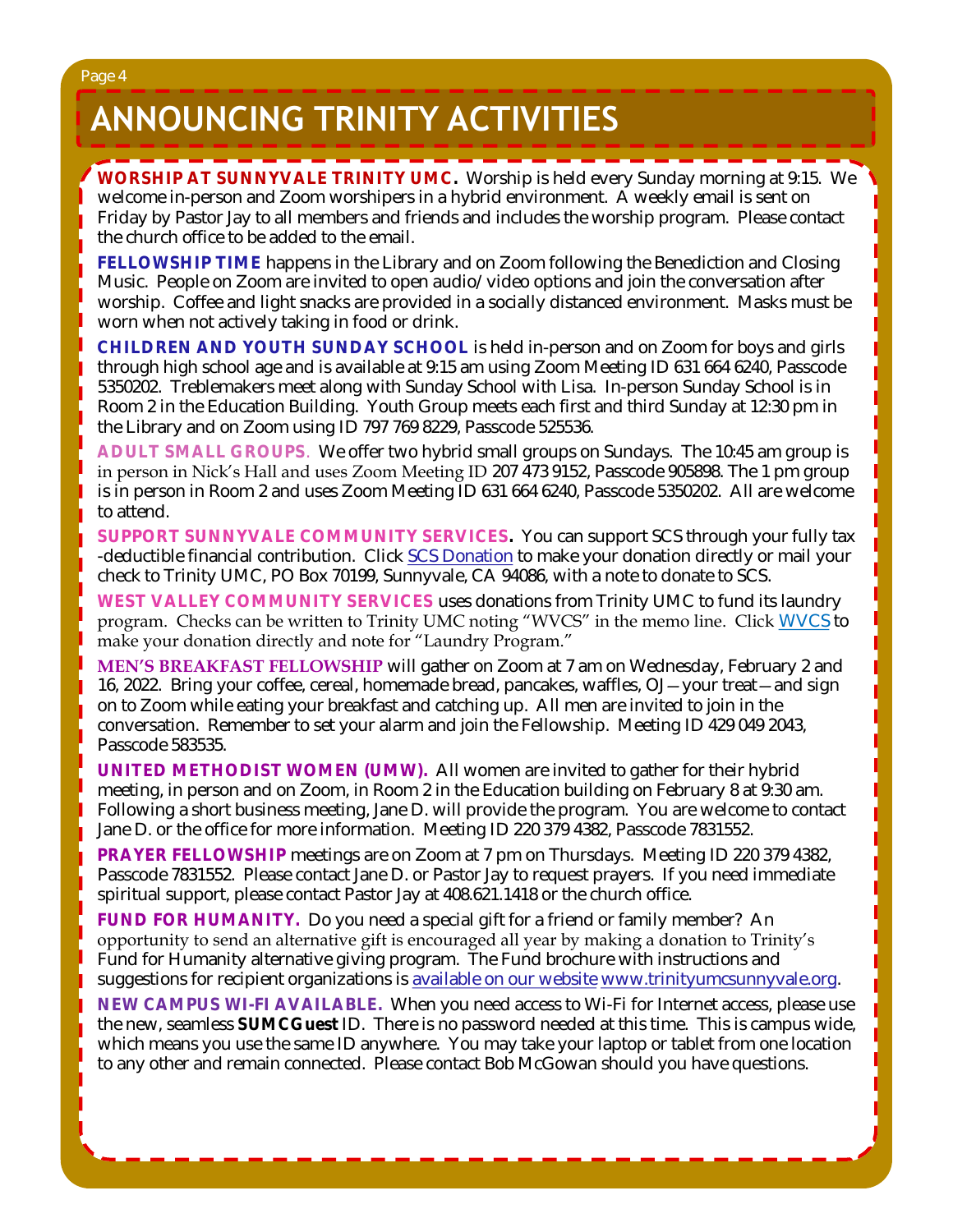# **Meetings & Projects**

**Kuddles for Kids** Still no change—so still no workshops.

## **Project Days**

We will meet the 4<sup>th</sup> and 18<sup>th</sup> of February from 10 am to 2:30 pm in Room 2.

Bring: mask, lunch, your own project and supplies; this is a good time to work on organizing your tax info; hot water is available for tea, coffee, and cocoa; pre-packaged snacks are also available.

## **One Warm Scarf**

The scarves have been blessed. Many thanks to all those who helped with this project: Anne M. & Carol W. for weaving in ends and attaching fringes; Chris C. for the 70+ scarves she made and donated to West Valley Community Services; Patricia R. for special scarves for young children; Ted & Debbie S. for taking the photos; Emily F. for sorting and packing 150 scarves for delivery; and Scott D. for delivering them to the area coordinator.



**UMW's General Meeting** will be on February 8 at 9:30 am, beginning with a short business meeting, hybrid in Room 2 and on Zoom. The program will follow at 10:15 am, presented by Jane D.

**2020 UMW Special Mission Recognition** During worship recently, the UMW honored three Trinity members with a Special Mission Recognition pin and certificate.

Lea McG. (third SMR). Her gold pin has a pearl. She was recognized for her efforts in coordinating the move "above and beyond the call of duty."

Bob McG. (second SMR). His pin has a sapphire. He was recognized for getting the technology set up so that

worship, meetings, and events, were able to be held via Zoom.

Marion Redler (second SMR). Her pin has a sapphire. She was recognized for organizing Sunday School via Zoom and also for her work in the community school with children and their parents.

We look forward to presenting the 2021 honorees before Easter.

HUGE "thank you" for your generous pledges and gifts for special programs! The amount of \$1,571 was given by UMW to many different agencies and special programs in 2021.

Our Executive Board is planning to meet soon with Sunnyvale First UMW's Executive Board to discuss how we will merge our UMW units.

Many Thanks, Gloria C.

# **This 'n That**

## **TRINITY UMC DIRECTORY**

Now is the time to update our church directory for 2022. If you have changed your name or added to your address, cell phone, or email address, the church office needs to know about it today. Please send an email to

office@trinityumcsunnyvale.org or text 408.420.0636 with your information for the directory. Lea McG.

# **HELPING HANDS The Brown Bag Bunch**

Currently on pause due to a COVID outbreak at Sunnyvale Community Services.

More volunteers are needed for this once-a-month project. We anticipate returning soon to fill bags with food for low-income people. Please contact Ken R. for more details.

**ON PAUSE Volunteer for a shift at Sunnyvale Community Services**